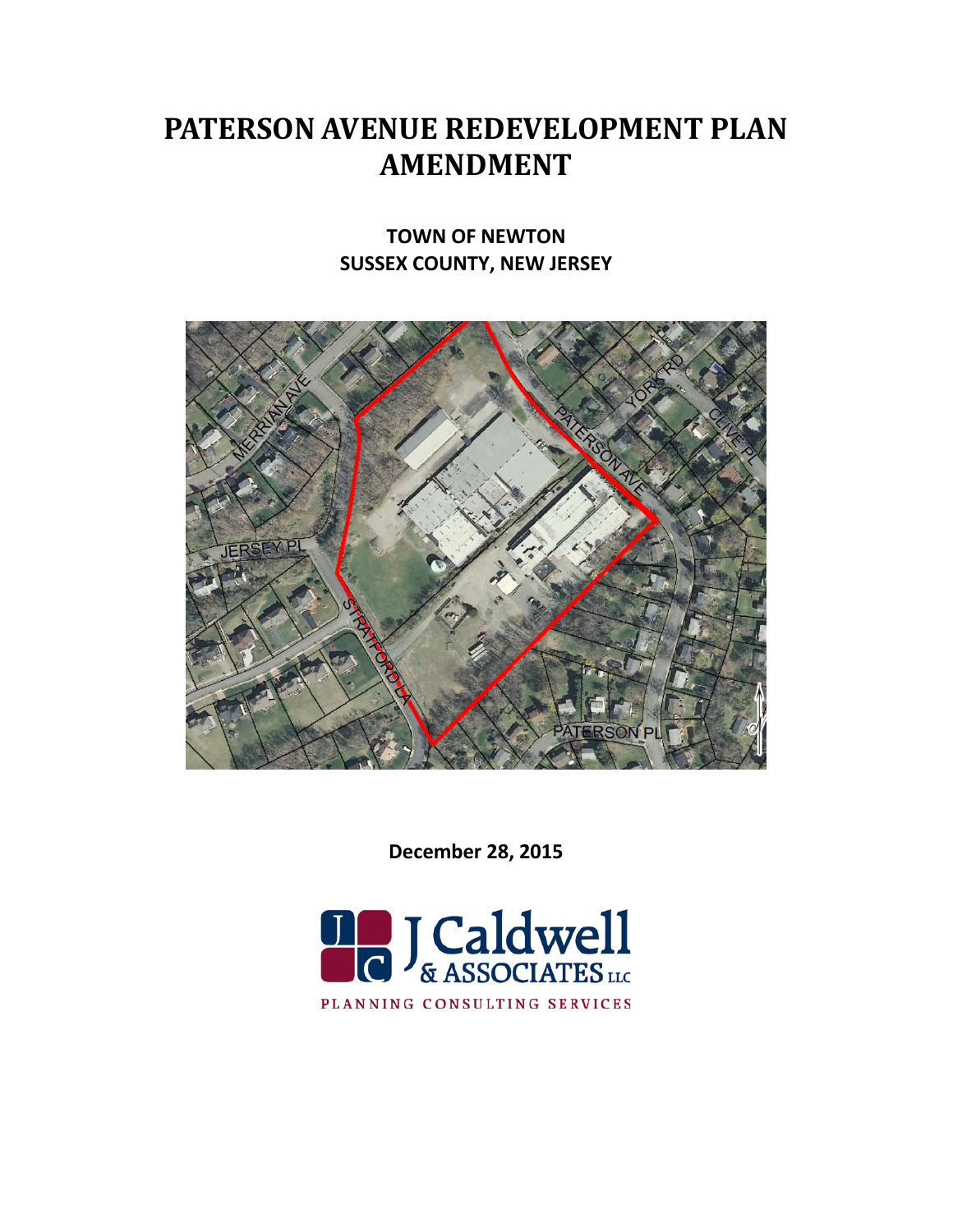# **PATERSON AVENUE REDEVELOPMENT PLAN AMENDMENT**

# **TOWN OF NEWTON SUSSEX COUNTY, NEW JERSEY**

# **Table of Contents**

Man Ca

**Jessica Caldwell, P.P., A.I.C.P, Town Planner, P.P. # 5944**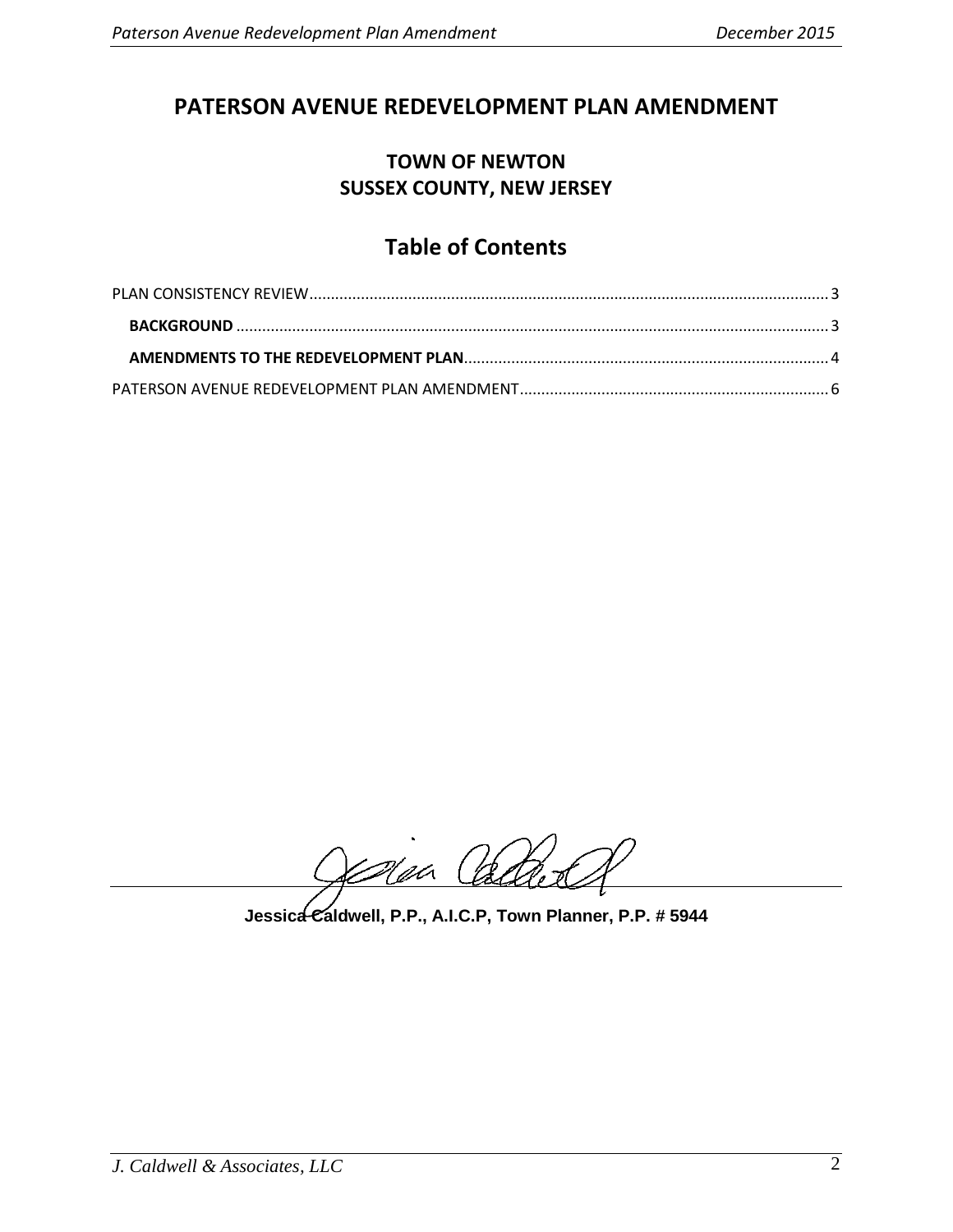# **PLAN CONSISTENCY REVIEW**

#### **BACKGROUND**

<span id="page-2-1"></span><span id="page-2-0"></span>The Paterson Avenue Redevelopment Plan (the "Plan") governs the Paterson Avenue Redevelopment Area, designated by the Town of Newton on December 10, 2007, pursuant to the Local Redevelopment and Housing Law, N.J.S.A. 40A:12A-1 et seq. (the "Redevelopment Law"). The Plan was adopted by the Town Council on November 10, 2008 and amended on August 22, 2011 to permit the continuation of Light Industrial, Offices and Research and Development on the site.

The Plan Area consists of Block 16.03, Lots 6 and 7 (former Block 1201.02, Lots 2 and 2.01), along with the adjacent public rights-of-way along Paterson Avenue, Stratford Lane and Jersey Place as shown in the map below. The Plan Area covers 12.57 acres.

The purpose of this Plan Amendment is to provide for a greater variety of Light Industrial uses than previously proposed, specifically Food and Beverage Production with accessory Sampling Rooms, Retail Sales and Special Events, Craft Breweries with accessory Tasting Room, Retail Sales, Tours and Special Events and Craft Distilleries with accessory Tasting Room, Retail Sales, Tours and Special Events. The Plan Amendment will encourage the rehabilitation of the existing industrial buildings on the site, and improve the appearance and compatibility of the industrial uses with the surrounding residential neighborhood.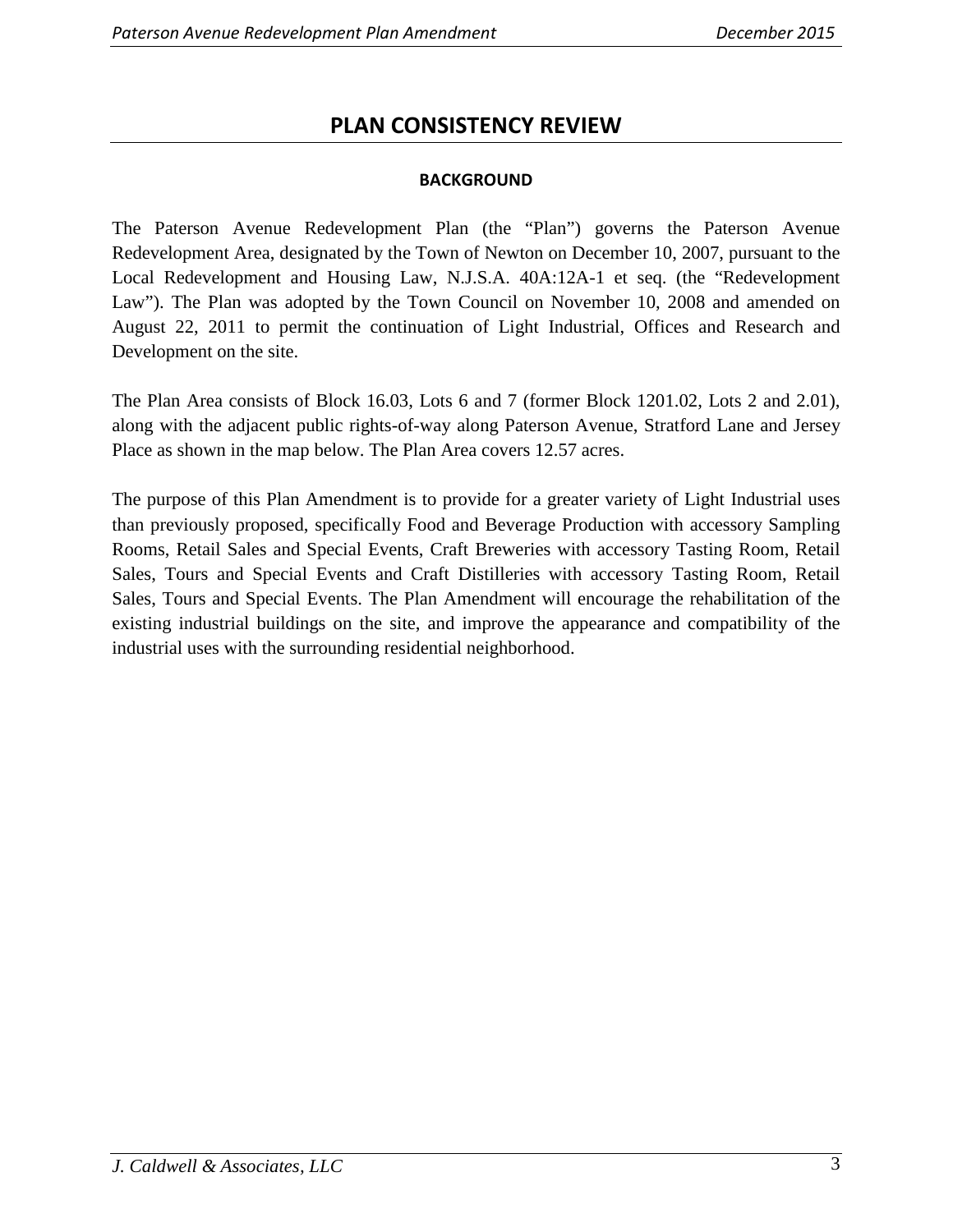

#### **AMENDMENTS TO THE REDEVELOPMENT PLAN**

<span id="page-3-0"></span>The Redevelopment Plan contemplates the potential for amendments to the Plan. Section 9.1 of the Redevelopment Plan states the following: "as development occurs within the Area, development priorities and market demands may change. This Plan should have the ability to meet the changing needs of market demand, the Town of Newton and its citizens. Amendments may be required in order to accommodate these changes." As noted previously, the amendments proposed are being developed to provide for greater development opportunities including rehabilitation of the existing buildings on the site to permit certain Light Industrial uses, namely Food and Beverage Production with accessory Sampling Rooms, Retail Sales and Special Events and Craft Distilleries and Craft Breweries, both with accessory Tasting Room, Retail Sales, Tours and Special Events.

The redevelopment goals as stated in the Plan focus on creating positive development opportunities within the Plan Area. The Plan Amendment seeks to further support the redevelopment goals by providing opportunity for rehabilitation of existing structures in addition to new development. Some specific Redevelopment Goals furthered by this Plan Amendment are as follows: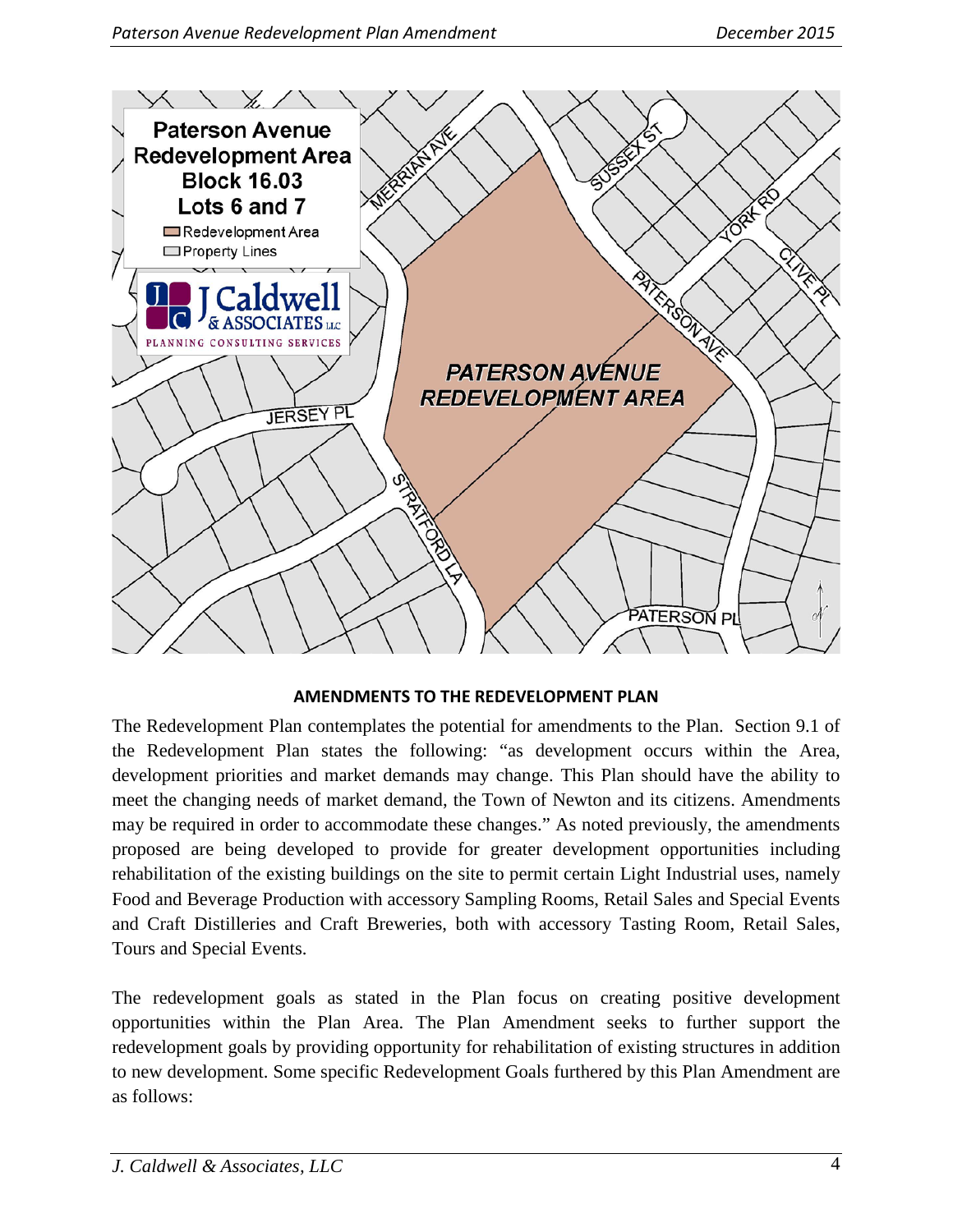- 1. To allow more efficient use of land and to expand the Town's tax base by encouraging high-quality development.
- 2. To maximize the participation of private developers while minimizing the participation of the public sector.
- 3. To enhance the positive visual character and safety of the Area and surrounding neighborhood through building placement and design, landscaping and streetscape improvements.

The proposal is also consistent with the Town of Newton Master Plan. In particular, the proposed amendment furthers the following goals:

- 1. To provide sufficient space in appropriate locations for a variety of residential, recreational, commercial and industrial uses and open space, both public and private, according to their respective environmental requirements in order to meet the needs of all the citizens of Newton.
- 2. To encourage Light Industrial development subject to performance standards that would be compatible with the "Regional Center" development concept of Newton.

The proposal is also consistent with the New Jersey State Development and Redevelopment Plan (SRDP) which designates the Town of Newton as a Regional Center. Regional Centers should provide a variety of commercial and residential uses in a compact development pattern.

For these reasons, the proposed Plan Amendments continue to further the stated goals of the Plan, the goals of the Town of Newton Master Plan and the State Development and Redevelopment Plan.

The proposed Plan Amendments do not impact the zoning plans of any adjacent municipalities as the proposed use changes do not vary in a significant way from the existing uses for this area, which include other types of light industrial and function without negative impacts to adjacent municipalities' zone plans. In addition to the foregoing, the findings, analyses and elements required by N.J.S.A. 40A:12A-7 in the existing Plan are not affected by this Amendment and are incorporated herein by reference.

Based upon the foregoing, it is recommended that the following amendments be made to the Paterson Avenue Redevelopment Plan.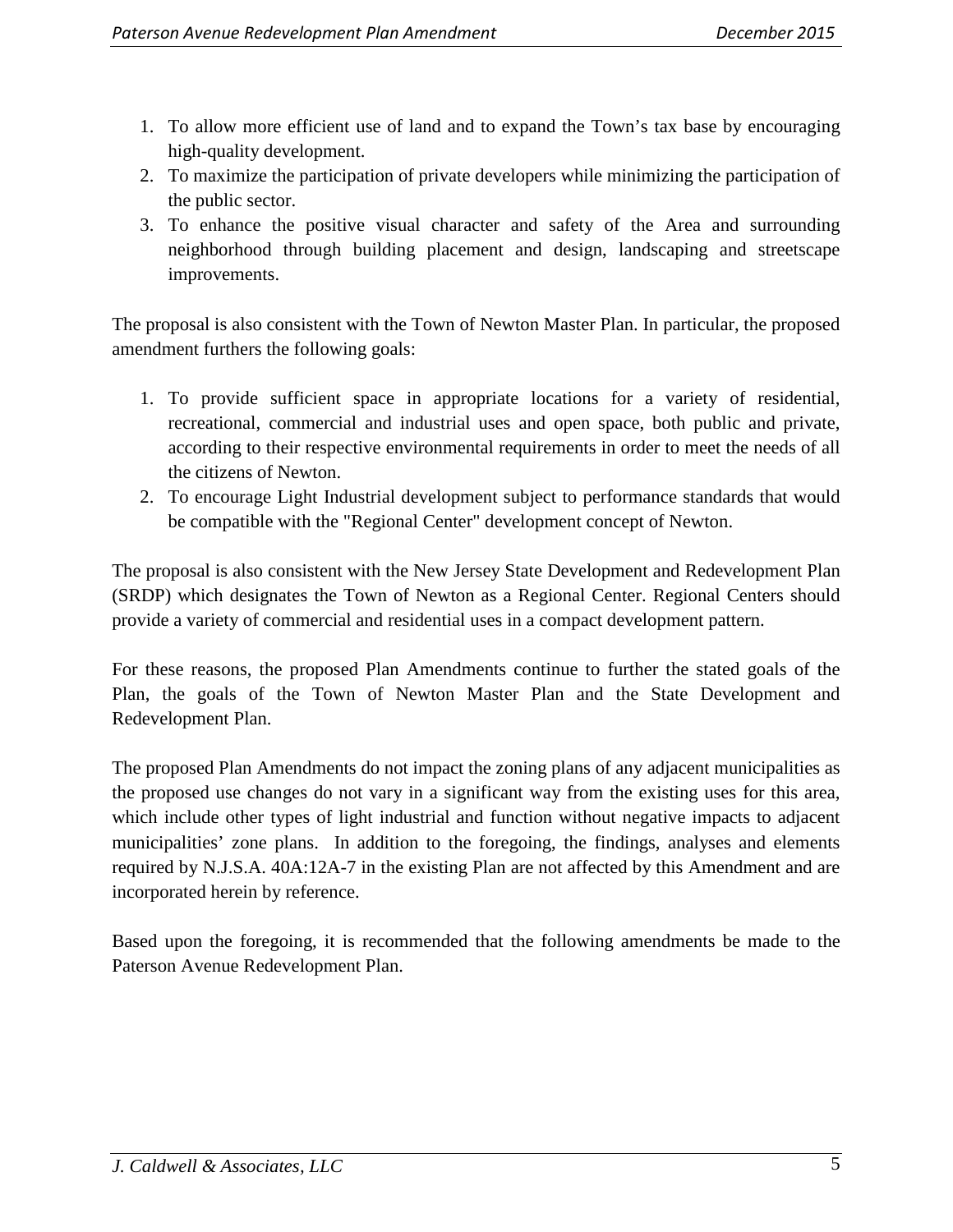# <span id="page-5-0"></span>**PATERSON AVENUE REDEVELOPMENT PLAN AMENDMENT**

#### **Generally:**

Notwithstanding any other provision of this Redevelopment Plan to the contrary, graphics included in this Redevelopment Plan which represent residential and home office uses, including but not necessarily limited to Section 1.8, Development Axonometric Section 1.9 Illustrative Site Plan; and Section 4.1 Land Use Plan shall continue to apply to residential and home office uses permitted under this Redevelopment Plan and shall not be construed to prohibit Offices, Light Industrial, Research and Development, Warehouses, Craft Breweries, Craft Distilleries, Food and Beverage Production and other related accessory uses that are permitted in accordance with Section 4.1 of this Redevelopment Plan.

#### **At Section 1.7, Goals of the Plan, under Redevelopment Goals, revise Goal #3 as follows:**

To ensure that to the extent that Light Industrial and similar uses are developed within the Paterson Avenue Redevelopment Area, they are developed in a manner that does not create a nuisance to the surrounding residential neighborhood.

### **At Section 1.7, Goals of the Plan, under Redevelopment Objectives, revise Objective #2 as follows:**

Rehabilitation or clearance of all dilapidated and underutilized structures.

#### **At Section 2.1, Existing Zoning, revise the first paragraph as follows:**

The Redevelopment Area is located in the T-3 Neighborhood Residential District.

#### **At Section 3.0, Definitions, add the following:**

**Craft Brewery:** An establishment primarily engaged in the production and distribution of beer, ale, or other malt beverages which may include accessory uses such as a Tasting Room, Retail Sales, Tours and Special Events. A Craft Brewery may manufacture up to 50,000 barrels of malt beverages per year for wholesale distribution, sale to retail establishments and directly to the consumer, with appropriate state and federal licenses.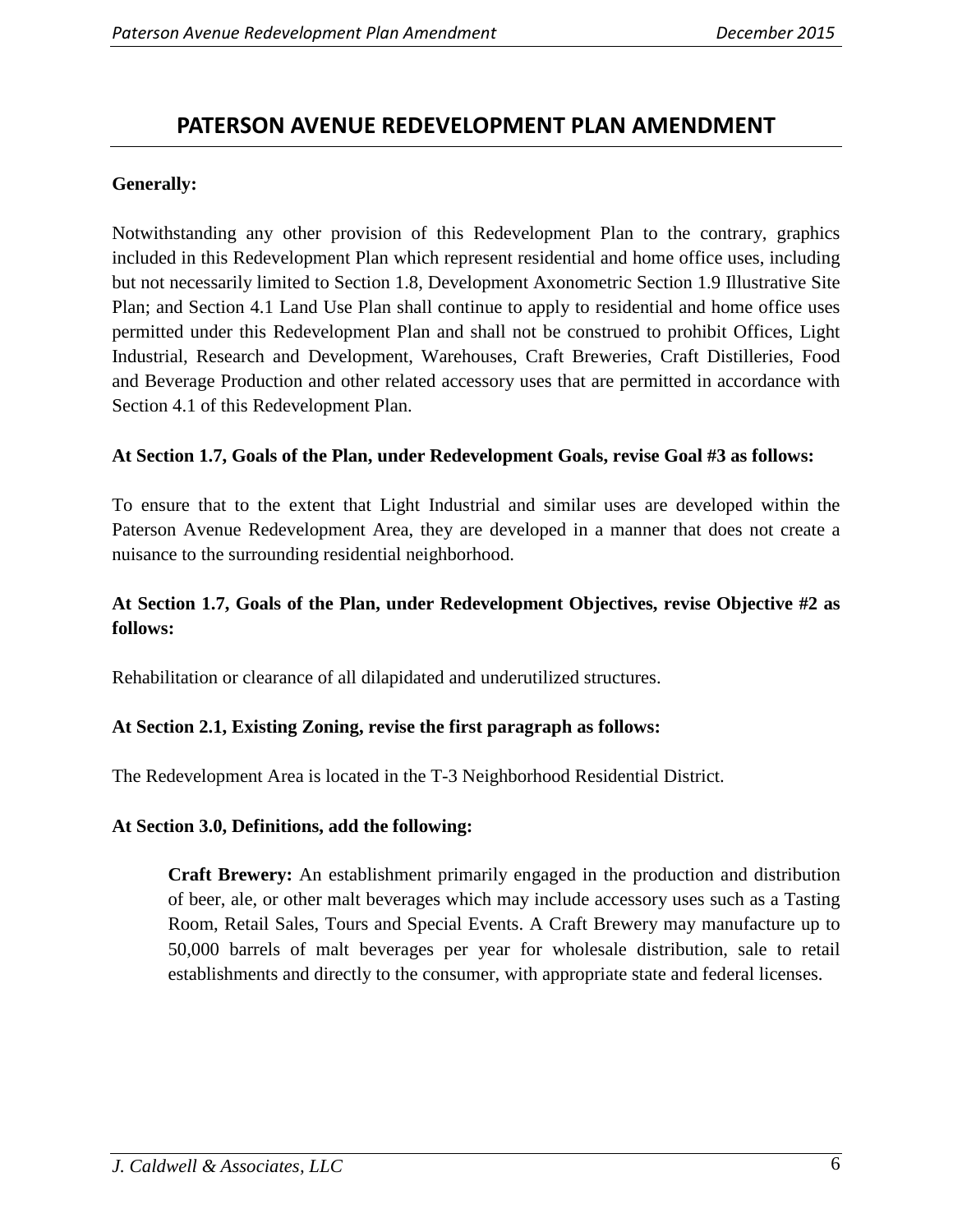**Craft Distillery:** An establishment primarily engaged in the production and distribution of distilled spirits which may include accessory uses such as a Tasting Room, Retail Sales, Tours and Special Events. A Craft Distillery may manufacture up to 20,000 gallons of distilled spirits per year for wholesale distribution, sale to retail establishments and directly to the consumer, with appropriate state and federal licenses.

**Food and Beverage Production:** The production of food or beverage products from raw goods and/or farm products, such as salsa from vegetables, cheese from milk, jams and pies from fruit, juice from fruits or vegetables, etc. (syn. value added food production). Food and beverage production facilities may include accessory uses such as a Sampling Room, Retail Sales and Special Events.

**Silo:** An exterior structure for the storage of bulk malt, grain and/or other dry ingredients for use in the production of food or beverages, and is accessory to a Craft Brewery, Craft Distillery or Food and Beverage Production facility.

**Special Events:** A single-day outdoor public gathering permitted as an accessory use to a Craft Brewery, Craft Distillery or Food and Beverage Production facility.

# **At Section 4.1, Land Use Regulations add the following to list of "Permitted Uses:"**

Craft Breweries.

Craft Distilleries.

Food and Beverage Production.

# **At Section 4.1, Land Use Regulations amend the title of "Accessory Uses" to "Accessory Uses and Structures" and add the following to the list of "Accessory Uses and Structures":**

Silos.

Outdoor Seating Areas for Tasting/Sampling Rooms Associated with a Permitted Use.

Special Events, as an accessory use to Craft Breweries, Craft Distilleries or Food and Beverage Production, subject to the following use standards:

- 1) A maximum of one event per month or 12 Special Events annually per facility.
- 2) All Special Events shall end no later than 10:00 p.m.
- 3) Sound amplification shall be in accordance with local, county and state noise standards.
- 4) Outside vendors are permitted to sell food, beverages and merchandise during special events.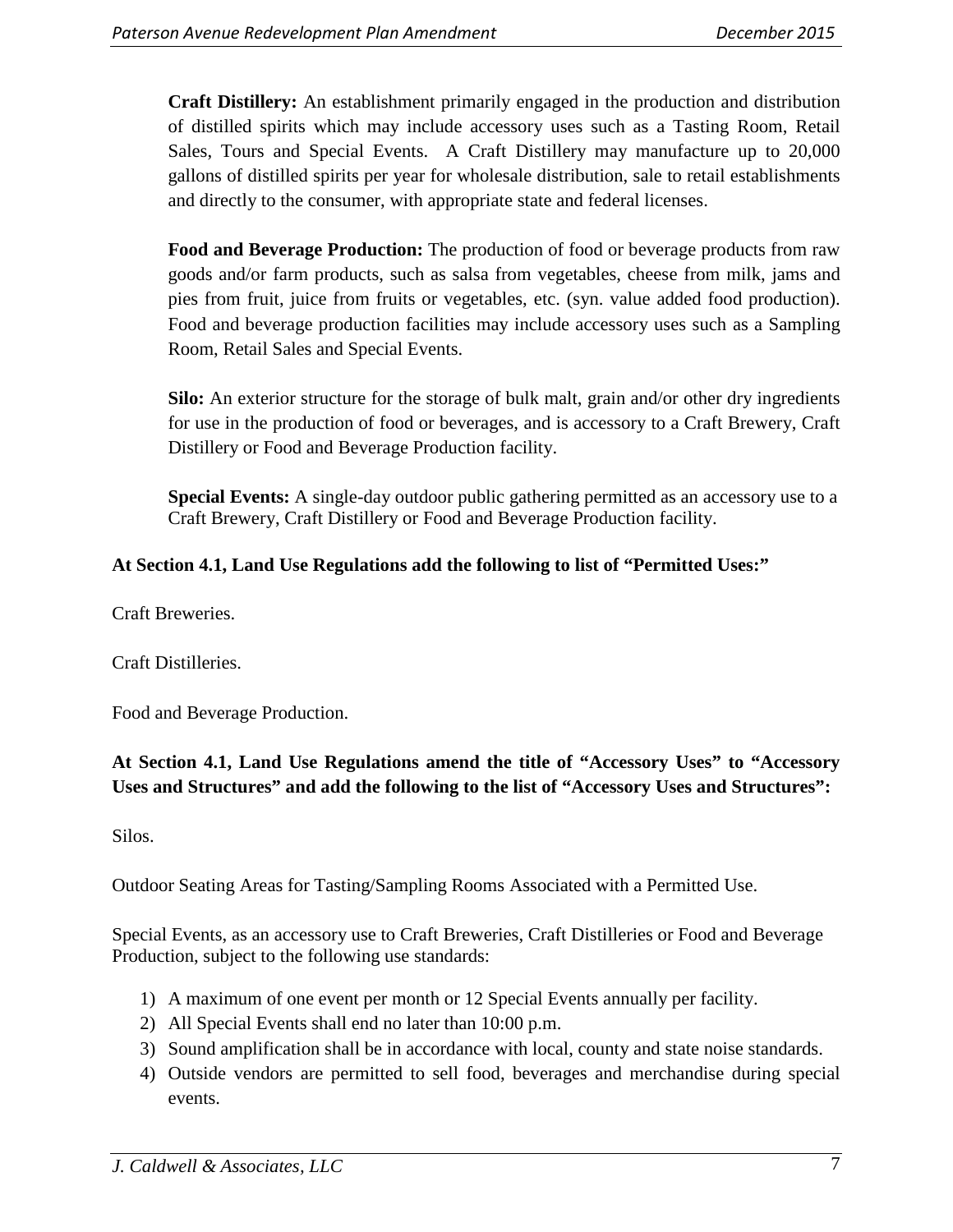- 5) Tenants shall be responsible for parking management, outdoor security and trash pick-up.
- 6) Special Events must comply with all applicable municipal codes including, but not limited to the zoning code, health code, building code, alcoholic beverage code, and police department and fire department requirements.

# **At Section 6.2, Setback Regulations add "Craft Brewery", "Craft Distillery" and "Food and Beverage Production" to the list of non-residential uses under bulk requirements as follows:**

Bulk Requirements: Offices, Light Industrial, Research and Development, Warehouses, Craft Brewery, Craft Distillery and Food and Beverage Production.

# **At Section 6.3, Minimum and Maximum Height Regulations add "Craft Brewery (including Silos)" "Craft Distilleries (including Silos)" and "Food and Beverage Production" to the list of non-residential uses under height regulations as follows:**

Office/Light Industrial/Research and Development/Warehouses/Craft Brewery (including Silos)/Craft Distilleries (including Silos)/Food and Beverage Production: Maximum structure height of 35 feet - composed of one or more stories. Notwithstanding any other provision of this Redevelopment Plan to the contrary, this Redevelopment Plan does not impose a minimum or maximum floor-to-ceiling height for Office, Light Industrial, Research and Development, Warehouse, Craft Brewery (including Silos), Craft Distillery (including Silos), Food and Beverage Production uses. Exhaust stacks may exceed height restrictions.

# **At Section 6.11, Building Signage and Lighting Standards add "Craft Brewery", "Craft Distillery" and "Food and Beverage Production" to the list of sign requirements as follows:**

- 5. Signs for Offices, Light Industrial, Research and Development and Warehouses. One (1) ground-mounted sign is permitted per lot with a maximum size of 40 square feet and a minimum setback of 10 feet is required.
- 6. Signs for Craft Breweries (including Tasting Room and Retail Sales), Craft Distilleries (including Tasting Room and Retail Sales) and Food and Beverage Production (including Sampling Room and Retail Sales).
	- a. Wall signs. Two (2) wall, awning/canopy or projecting/blade/hanging signs are permitted per road frontage and one (1) additional per non-frontage side per establishment. Wall signs may be one (1) square foot per lineal foot of façade. Awning/canopy signs may be four (4) square feet in area. Projection/blade/hanging sign may be eight (8) square feet in area.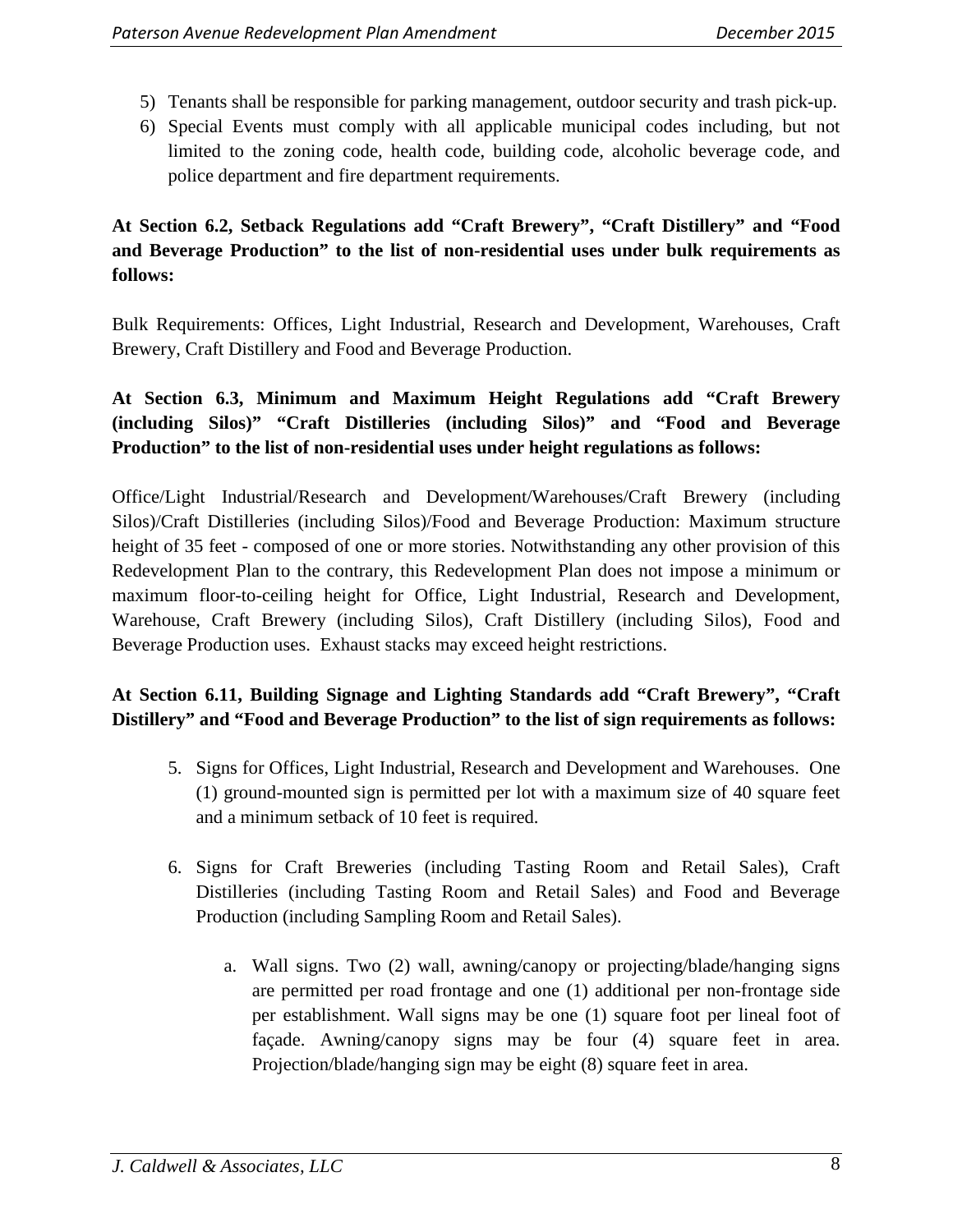- b. Directional signs. One (1) directional sign is permitted per ingress and egress. Directional signs may be four (4) square feet in area.
- c. Temporary signs. One (1) temporary sign/banner is permitted per establishment.
- d. Any signage standard not specified in this Redevelopment Plan shall be in accordance with the Town of Newton Sign Ordinance contained in §320-25, [Sign standards.](http://ecode360.com/14049688#14049688)

# **At Section 6.12, Building Parking Standards, revise the list of parking requirements for non-residential uses to include "Craft Brewery", "Craft Distillery" and "Food and Beverage Production" as follows:**

- 6. Parking Requirements: Offices, Light Industrial, Research and Development, Warehouses, Craft Brewery, Craft Distillery and Food and Beverage Production: Notwithstanding any other provisions of this Redevelopment Plan to the contrary, parking requirements for Office, Light Industrial, Research and Development, Warehouses, Craft Breweries, Craft Distilleries and Food and Beverage Production shall be as follows:
	- a. Office, Light Industrial and Research and Development: One (1) space for 1,100 sq. ft. of floor area.
	- b. Warehouses: One (1) space per 2,500 sq. ft. of floor area.
	- c. Craft Brewery/Craft Distillery: One (1) space for 1,100 sq. ft. of floor area or one (1) for every two (2) customers allowed based on number of seats in the Tasting Room, whichever is greater, plus one (1) space per employee.
	- d. Food and Beverage Production: One (1) space for 1,100 sq. ft. of floor area or one (1) for every two (2) customers allowed based on number of seats in the Sampling Room, whichever is greater, plus one (1) space per employee.